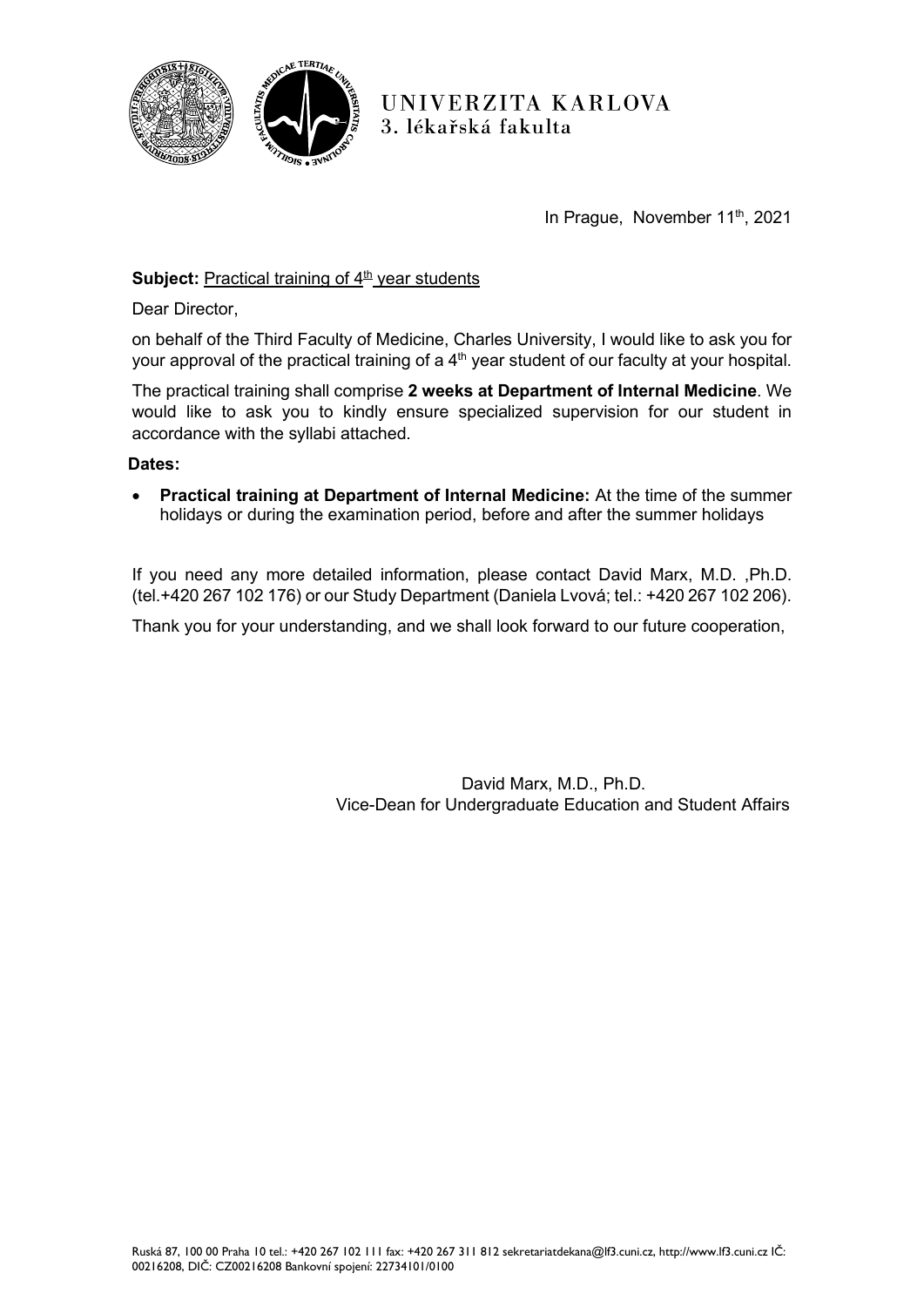

# **4th YEAR - STUDENT PRACTICAL TRAINING SYLLABUS FOR INTERNAL MEDICINE**

## *This syllabus is an integral part of the "Student Evaluation"*

#### **Practical training duration:** 2 weeks

#### **Scope of practical training:**

The purpose of the practical training is to make the student familiar with operation of the bed ward of the hospital and with the duties of a secondary doctor at the given department.

Another purpose of the practical training is to acquire or deepen some clinical skills, examination and therapeutic techniques.

All tasks and procedures shall be performed by the students under medical supervision.

- 1. Bedside: physical examination, medical history completion, keeping the medical record, epicrisis, discharge report, rounds.
- 2. Mastering the blood collection technique and collections of other biological materials. Mastering all kinds of injections and infusions.
- 3. ECG assessment including ECG curve description.
- 4. Blood transfusions. Indications, performing the procedure, documentation.
- 5. Gastric tube insertion technique, gastric lavage technique; assistance in thoracic puncture, ascites, etc.
- 6. Assistance in catheterization procedures, central venous cannulation and other special assessment methods, both invasive and non-invasive (gastroscopy, rectoscopy, sonography, echocardiography, ergometry, biopsy).
- 7. Radiography seminars and specialized seminars; reporting at seminars and rounds.
- 8. Stay (several days) at intensive care units and becoming acquainted with their operation.
- 9. At least 2 emergency shifts at an inpatient unit under the supervision of an experienced doctor.

#### **Signature, stamp and date:**